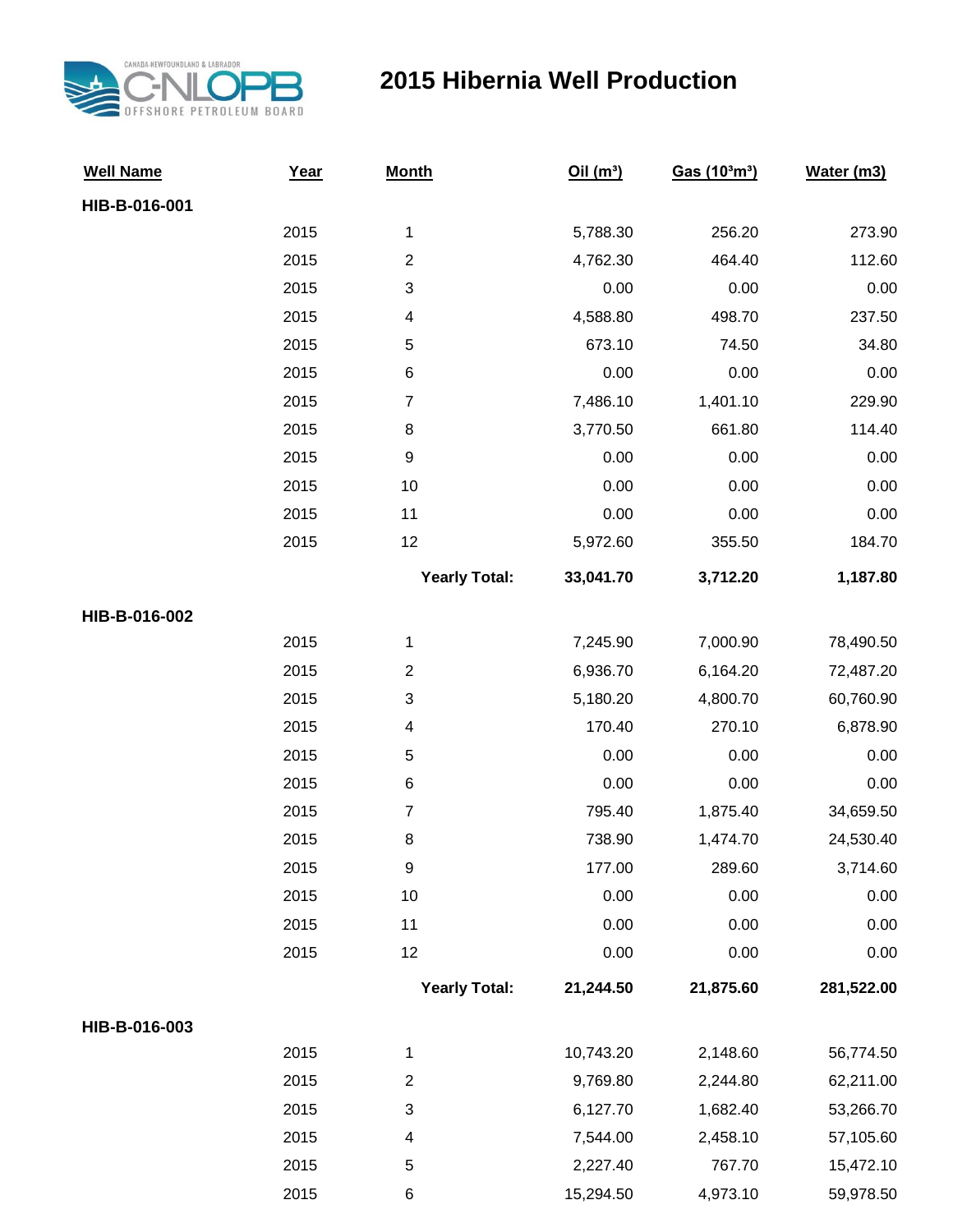|                 | 2015 | $\overline{7}$            | 16,678.30  | 5,574.90  | 56,529.10  |
|-----------------|------|---------------------------|------------|-----------|------------|
|                 | 2015 | 8                         | 34,645.90  | 8,652.40  | 81,633.90  |
|                 | 2015 | 9                         | 12,689.70  | 3,254.90  | 31,318.80  |
|                 | 2015 | 10                        | 6,322.80   | 1,749.30  | 12,357.00  |
|                 | 2015 | 11                        | 33,627.40  | 7,831.00  | 65,268.40  |
|                 | 2015 | 12                        | 50,466.50  | 12,217.30 | 100,674.90 |
|                 |      | <b>Yearly Total:</b>      | 206,137.20 | 53,554.50 | 652,590.50 |
| HIB-B-016-004-Z |      |                           |            |           |            |
|                 | 2015 | $\mathbf{1}$              | 0.00       | 0.00      | 0.00       |
|                 | 2015 | $\overline{c}$            | 0.00       | 0.00      | 0.00       |
|                 | 2015 | $\ensuremath{\mathsf{3}}$ | 0.00       | 0.00      | 0.00       |
|                 | 2015 | 4                         | 560.70     | 135.80    | 8,273.00   |
|                 | 2015 | 5                         | 2,926.60   | 758.90    | 25,123.20  |
|                 | 2015 | 6                         | 2,317.50   | 595.20    | 13,675.00  |
|                 | 2015 | 7                         | 4,403.90   | 1,010.50  | 16,960.30  |
|                 | 2015 | 8                         | 0.00       | 0.00      | 0.00       |
|                 | 2015 | 9                         | 0.00       | 0.00      | 0.00       |
|                 | 2015 | 10                        | 0.00       | 0.00      | 0.00       |
|                 | 2015 | 11                        | 65.20      | 14.00     | 193.60     |
|                 | 2015 | 12                        | 0.00       | 0.00      | 0.00       |
|                 |      | <b>Yearly Total:</b>      | 10,273.90  | 2,514.40  | 64,225.10  |
| HIB-B-016-005-Z |      |                           |            |           |            |
|                 | 2015 | 1                         | 17,736.60  | 3,596.00  | 29,054.30  |
|                 | 2015 | 2                         | 11,886.40  | 1,802.50  | 18,878.80  |
|                 | 2015 | $\ensuremath{\mathsf{3}}$ | 0.00       | 0.00      | 0.00       |
|                 | 2015 | 4                         | 10,604.60  | 1,769.90  | 28,159.70  |
|                 | 2015 | 5                         | 9,342.30   | 1,655.90  | 23,776.40  |
|                 | 2015 | 6                         | 22,745.40  | 5,112.50  | 40,196.30  |
|                 | 2015 | 7                         | 17,969.50  | 2,946.00  | 30,926.60  |
|                 | 2015 | 8                         | 17,465.00  | 3,257.80  | 25,777.80  |
|                 | 2015 | 9                         | 8,673.50   | 1,729.10  | 12,911.80  |
|                 | 2015 | 10                        | 4,203.30   | 903.80    | 4,954.80   |
|                 | 2015 | 11                        | 12,554.20  | 1,382.30  | 16,138.50  |
|                 | 2015 | 12                        | 12,766.80  | 1,556.40  | 18,984.70  |
|                 |      | <b>Yearly Total:</b>      | 145,947.60 | 25,712.20 | 249,759.70 |
| HIB-B-016-008   |      |                           |            |           |            |
|                 | 2015 | 1                         | 25,032.40  | 30,244.00 | 128.50     |
|                 | 2015 | $\overline{c}$            | 23,241.60  | 25,764.10 | 95.20      |
|                 |      |                           |            |           |            |
|                 | 2015 | $\ensuremath{\mathsf{3}}$ | 15,873.00  | 17,898.60 | 295.90     |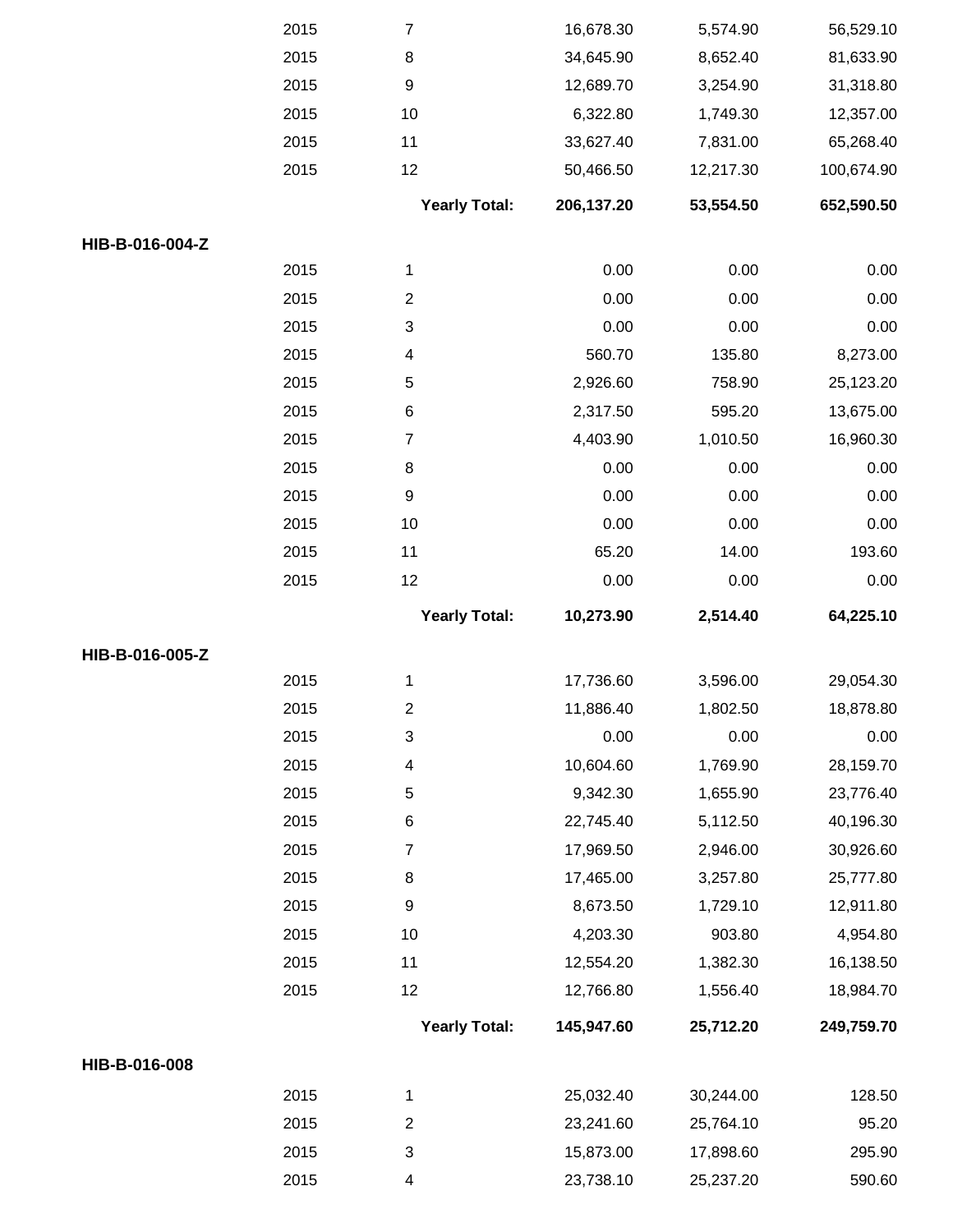|                 | 2015 | $\mathbf 5$          | 6,712.20   | 3,405.50   | 121.50       |
|-----------------|------|----------------------|------------|------------|--------------|
|                 | 2015 | 6                    | 18,166.60  | 11,733.00  | 268.40       |
|                 | 2015 | $\overline{7}$       | 8,716.80   | 10,237.30  | 45.20        |
|                 | 2015 | 8                    | 0.00       | 0.00       | 0.00         |
|                 | 2015 | $\boldsymbol{9}$     | 0.00       | 0.00       | 0.00         |
|                 | 2015 | 10                   | 0.00       | 0.00       | 0.00         |
|                 | 2015 | 11                   | 0.00       | 0.00       | 0.00         |
|                 | 2015 | 12                   | 0.00       | 0.00       | 0.00         |
|                 |      | <b>Yearly Total:</b> | 121,480.70 | 124,519.70 | 1,545.30     |
| HIB-B-016-011   |      |                      |            |            |              |
|                 | 2015 | $\mathbf{1}$         | 4,988.70   | 5,661.00   | 63.40        |
|                 | 2015 | $\overline{c}$       | 4,496.10   | 4,095.40   | 974.30       |
|                 | 2015 | 3                    | 3,661.30   | 3,096.50   | 629.70       |
|                 | 2015 | 4                    | 6,108.10   | 4,862.50   | 958.60       |
|                 | 2015 | 5                    | 874.60     | 853.50     | 0.20         |
|                 | 2015 | 6                    | 11,968.00  | 10,484.00  | 1,573.70     |
|                 | 2015 | $\overline{7}$       | 19,432.90  | 16,296.50  | 2,541.90     |
|                 | 2015 | 8                    | 18,927.40  | 17,136.40  | 2,358.70     |
|                 | 2015 | $\boldsymbol{9}$     | 9,052.30   | 8,524.50   | 1,163.80     |
|                 | 2015 | 10                   | 2,738.20   | 2,781.20   | 278.80       |
|                 | 2015 | 11                   | 27,173.30  | 31,760.80  | 3,723.00     |
|                 | 2015 | 12                   | 28,676.40  | 35,116.40  | 3,804.30     |
|                 |      | <b>Yearly Total:</b> | 138,097.30 | 140,668.70 | 18,070.40    |
| HIB-B-016-013-Z |      |                      |            |            |              |
|                 | 2015 | $\mathbf{1}$         | 23,847.40  | 5,440.40   | 100,165.20   |
|                 | 2015 | $\overline{2}$       | 19,313.20  | 3,072.40   | 89,674.80    |
|                 | 2015 | 3                    | 24,986.20  | 3,933.20   | 130,371.10   |
|                 | 2015 | 4                    | 19,743.10  | 3,593.30   | 81,960.40    |
|                 | 2015 | 5                    | 26,843.50  | 5,247.30   | 82,400.00    |
|                 | 2015 | 6                    | 23,704.70  | 4,441.60   | 73,515.10    |
|                 | 2015 | $\overline{7}$       | 26,958.90  | 5,286.90   | 99,467.90    |
|                 | 2015 | 8                    | 33,518.30  | 6,134.20   | 94,607.70    |
|                 | 2015 | $\boldsymbol{9}$     | 17,806.50  | 3,301.00   | 47,813.60    |
|                 | 2015 | 10                   | 10,062.70  | 2,012.10   | 21,396.30    |
|                 | 2015 | 11                   | 25,221.30  | 5,593.80   | 84,748.50    |
|                 | 2015 | 12                   | 23,261.90  | 4,666.90   | 95,006.90    |
|                 |      | <b>Yearly Total:</b> | 275,267.70 | 52,723.10  | 1,001,127.50 |
| HIB-B-016-014-Y |      |                      |            |            |              |
|                 | 2015 | 1                    | 33,795.60  | 16,748.50  | 21.70        |
|                 | 2015 | $\overline{2}$       | 42,893.10  | 28,055.70  | 34.00        |
|                 |      |                      |            |            |              |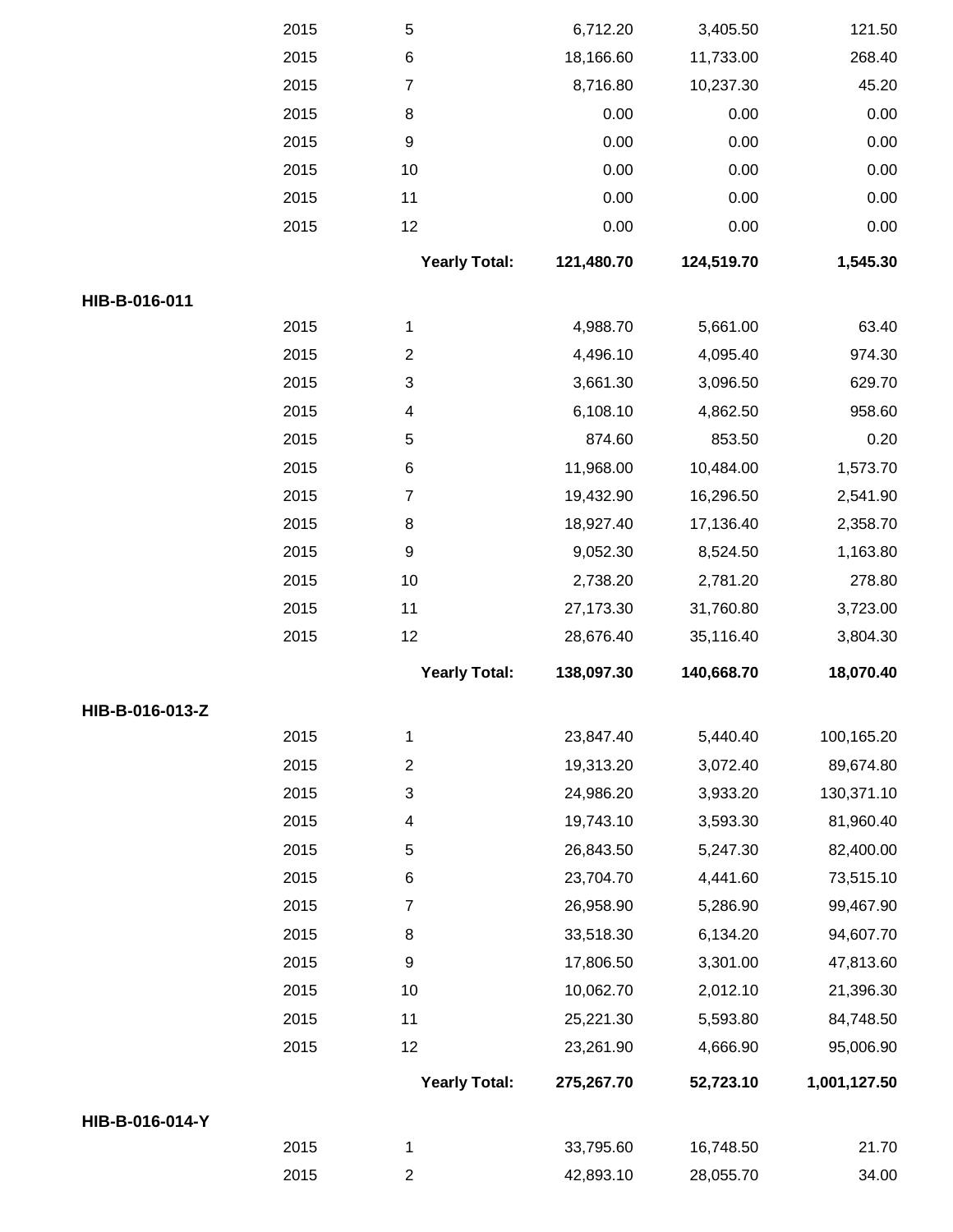|                 | 2015 | 3                         | 42,245.90  | 27,957.60                                                                                                                                                                       | 33.90  |
|-----------------|------|---------------------------|------------|---------------------------------------------------------------------------------------------------------------------------------------------------------------------------------|--------|
|                 | 2015 | $\overline{\mathcal{A}}$  | 24,204.20  | 17,132.20                                                                                                                                                                       | 54.90  |
|                 | 2015 | $\,$ 5 $\,$               | 22,196.60  | 13,966.50                                                                                                                                                                       | 76.50  |
|                 | 2015 | $\,6$                     | 20,622.20  | 12,755.90                                                                                                                                                                       | 49.40  |
|                 | 2015 | $\boldsymbol{7}$          | 26,545.10  | 16,290.20                                                                                                                                                                       | 64.40  |
|                 | 2015 | $\,8\,$                   | 25,635.60  | 18,573.50                                                                                                                                                                       | 58.10  |
|                 | 2015 | $\boldsymbol{9}$          | 12,152.30  | 9,050.40                                                                                                                                                                        | 28.80  |
|                 | 2015 | $10$                      | 3,948.40   | 3,171.70                                                                                                                                                                        | 7.40   |
|                 | 2015 | 11                        | 20,924.20  | 14,736.60                                                                                                                                                                       | 36.60  |
|                 | 2015 | 12                        | 18,569.00  | 8,096.80                                                                                                                                                                        | 20.80  |
|                 |      | <b>Yearly Total:</b>      | 293,732.20 | 186,535.60                                                                                                                                                                      | 486.50 |
| HIB-B-016-017-Z |      |                           |            |                                                                                                                                                                                 |        |
|                 | 2015 | 1                         | 17,380.80  | 2,847.20                                                                                                                                                                        | 6.50   |
|                 | 2015 | $\overline{c}$            | 17,665.00  | 3,305.10                                                                                                                                                                        | 17.10  |
|                 | 2015 | $\ensuremath{\mathsf{3}}$ | 3,699.80   | 765.60                                                                                                                                                                          | 1.90   |
|                 | 2015 | 4                         | 15,729.20  | 3,388.80                                                                                                                                                                        | 20.60  |
|                 | 2015 | $\mathbf 5$               | 24,752.70  | 5,306.40                                                                                                                                                                        | 60.20  |
|                 | 2015 | $\,6$                     | 15,133.30  | 3,554.60                                                                                                                                                                        | 4.90   |
|                 | 2015 | $\overline{7}$            | 19,291.20  | 2,493.60                                                                                                                                                                        | 4.70   |
|                 | 2015 | 8                         | 16,229.70  | 2,935.00                                                                                                                                                                        | 3.60   |
|                 | 2015 | $\boldsymbol{9}$          | 7,393.70   | 1,475.70                                                                                                                                                                        | 1.70   |
|                 | 2015 | $10$                      | 3,992.50   | 859.50                                                                                                                                                                          | 0.70   |
|                 | 2015 | 11                        | 20,298.50  | 4,471.00                                                                                                                                                                        | 6.80   |
|                 | 2015 | 12                        | 13,957.90  | 2,955.60                                                                                                                                                                        | 11.00  |
|                 |      | <b>Yearly Total:</b>      | 175,524.30 | 34,358.10                                                                                                                                                                       | 139.70 |
| HIB-B-016-018   |      |                           |            | 0.00<br>0.00<br>0.00<br>0.00<br>0.00<br>0.00<br>16,869.40<br>4,300.30<br>9,414.80<br>14,441.60<br>18,649.30<br>1,987.50<br>0.00<br>0.00<br>19,543.30<br>25,417.80<br>110,624.00 |        |
|                 | 2015 | 1                         |            |                                                                                                                                                                                 | 0.00   |
|                 | 2015 | $\boldsymbol{2}$          |            |                                                                                                                                                                                 | 0.00   |
|                 | 2015 | $\ensuremath{\mathsf{3}}$ |            |                                                                                                                                                                                 | 0.00   |
|                 | 2015 | 4                         | 12,103.50  |                                                                                                                                                                                 | 67.20  |
|                 | 2015 | 5                         | 3,028.20   |                                                                                                                                                                                 | 16.80  |
|                 | 2015 | $\,6$                     | 7,099.20   |                                                                                                                                                                                 | 49.40  |
|                 | 2015 | $\boldsymbol{7}$          | 11,651.40  |                                                                                                                                                                                 | 117.10 |
|                 | 2015 | $\bf 8$                   | 13,204.50  |                                                                                                                                                                                 | 34.30  |
|                 | 2015 | $\boldsymbol{9}$          | 1,368.30   |                                                                                                                                                                                 | 3.70   |
|                 | 2015 | 10                        |            |                                                                                                                                                                                 | 0.00   |
|                 | 2015 | 11                        | 13,242.10  |                                                                                                                                                                                 | 92.10  |
|                 | 2015 | 12                        | 19,749.20  |                                                                                                                                                                                 | 323.60 |
|                 |      | <b>Yearly Total:</b>      | 81,446.40  |                                                                                                                                                                                 | 704.20 |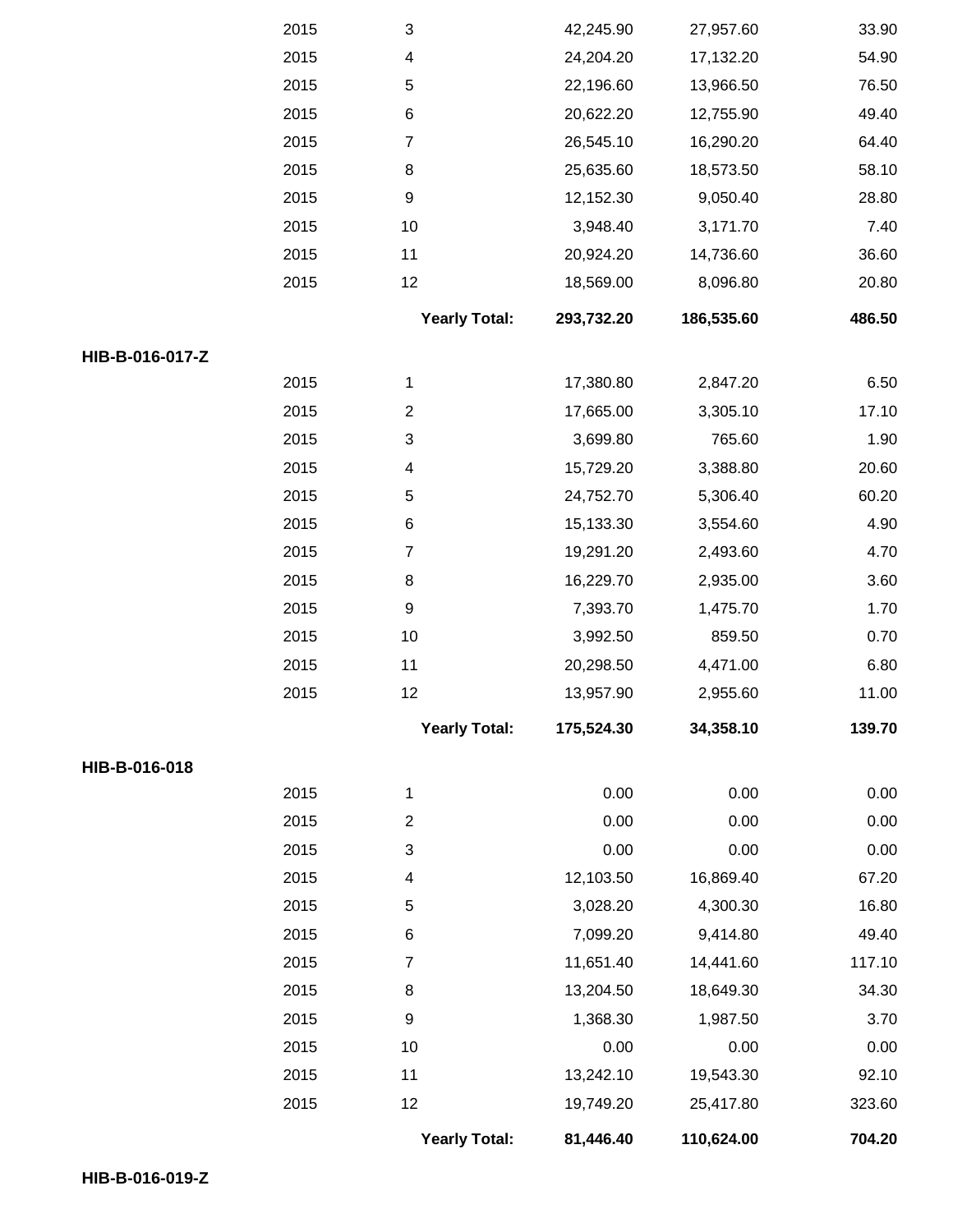|                 | 2015 | 1                        | 10,731.40  | 1,137.40  | 12,286.80  |
|-----------------|------|--------------------------|------------|-----------|------------|
|                 | 2015 | $\overline{c}$           | 9,951.50   | 812.80    | 11,231.40  |
|                 | 2015 | 3                        | 11,896.80  | 858.00    | 11,521.60  |
|                 | 2015 | 4                        | 10,276.00  | 846.50    | 12,458.30  |
|                 | 2015 | 5                        | 10,956.80  | 914.50    | 11,450.20  |
|                 | 2015 | 6                        | 7,637.30   | 751.30    | 9,400.80   |
|                 | 2015 | $\boldsymbol{7}$         | 9,233.20   | 802.60    | 9,677.40   |
|                 | 2015 | 8                        | 10,097.10  | 895.30    | 12,066.00  |
|                 | 2015 | $\boldsymbol{9}$         | 3,105.40   | 284.60    | 3,949.80   |
|                 | 2015 | 10                       | 1,733.10   | 171.40    | 1,745.50   |
|                 | 2015 | 11                       | 9,861.90   | 935.30    | 11,608.00  |
|                 | 2015 | 12                       | 11,204.50  | 1,081.30  | 16,077.20  |
|                 |      | <b>Yearly Total:</b>     | 106,685.00 | 9,491.00  | 123,473.00 |
| HIB-B-016-021-Z |      |                          |            |           |            |
|                 | 2015 | 1                        | 3,803.20   | 634.90    | 168.20     |
|                 |      | <b>Yearly Total:</b>     | 3,803.20   | 634.90    | 168.20     |
| HIB-B-016-022-Z |      |                          |            |           |            |
|                 | 2015 | $\mathbf{1}$             | 25,096.20  | 4,200.70  | 18,702.60  |
|                 | 2015 | $\overline{c}$           | 10,444.70  | 2,226.60  | 12,417.10  |
|                 | 2015 | 3                        | 11,756.10  | 2,968.50  | 18,872.60  |
|                 | 2015 | $\overline{\mathcal{A}}$ | 10,183.60  | 2,892.40  | 18,112.10  |
|                 | 2015 | $\mathbf 5$              | 7,177.60   | 2,183.60  | 19,700.50  |
|                 | 2015 | $\,6$                    | 7,091.80   | 2,040.50  | 22,787.10  |
|                 | 2015 | $\overline{7}$           | 7,014.20   | 1,957.30  | 31,095.20  |
|                 | 2015 | 8                        | 8,665.20   | 2,582.00  | 23,306.70  |
|                 | 2015 | 9                        | 7,051.60   | 2,209.10  | 12,429.10  |
|                 | 2015 | 10                       | 2,141.10   | 723.50    | 2,988.50   |
|                 | 2015 | 11                       | 13,053.10  | 4,115.40  | 24,501.90  |
|                 | 2015 | 12                       | 10,211.30  | 2,776.20  | 28,375.80  |
|                 |      | <b>Yearly Total:</b>     | 119,886.50 | 30,875.80 | 233,289.20 |
| HIB-B-016-023   |      |                          |            |           |            |
|                 | 2015 | 1                        | 14,009.60  | 1,394.50  | 5,932.20   |
|                 | 2015 | $\overline{\mathbf{c}}$  | 13,220.20  | 1,256.60  | 5,960.60   |
|                 | 2015 | 3                        | 15,177.00  | 1,317.40  | 6,529.00   |
|                 | 2015 | 4                        | 15,732.40  | 1,497.30  | 9,861.20   |
|                 | 2015 | 5                        | 21,157.40  | 2,465.80  | 14,870.20  |
|                 | 2015 | 6                        | 17,533.90  | 1,900.00  | 10,456.20  |
|                 | 2015 | $\overline{7}$           | 19,789.00  | 2,182.80  | 13,730.90  |
|                 | 2015 | 8                        | 18,998.50  | 2,069.90  | 14,924.80  |
|                 | 2015 | 9                        | 3,699.00   | 416.30    | 3,301.40   |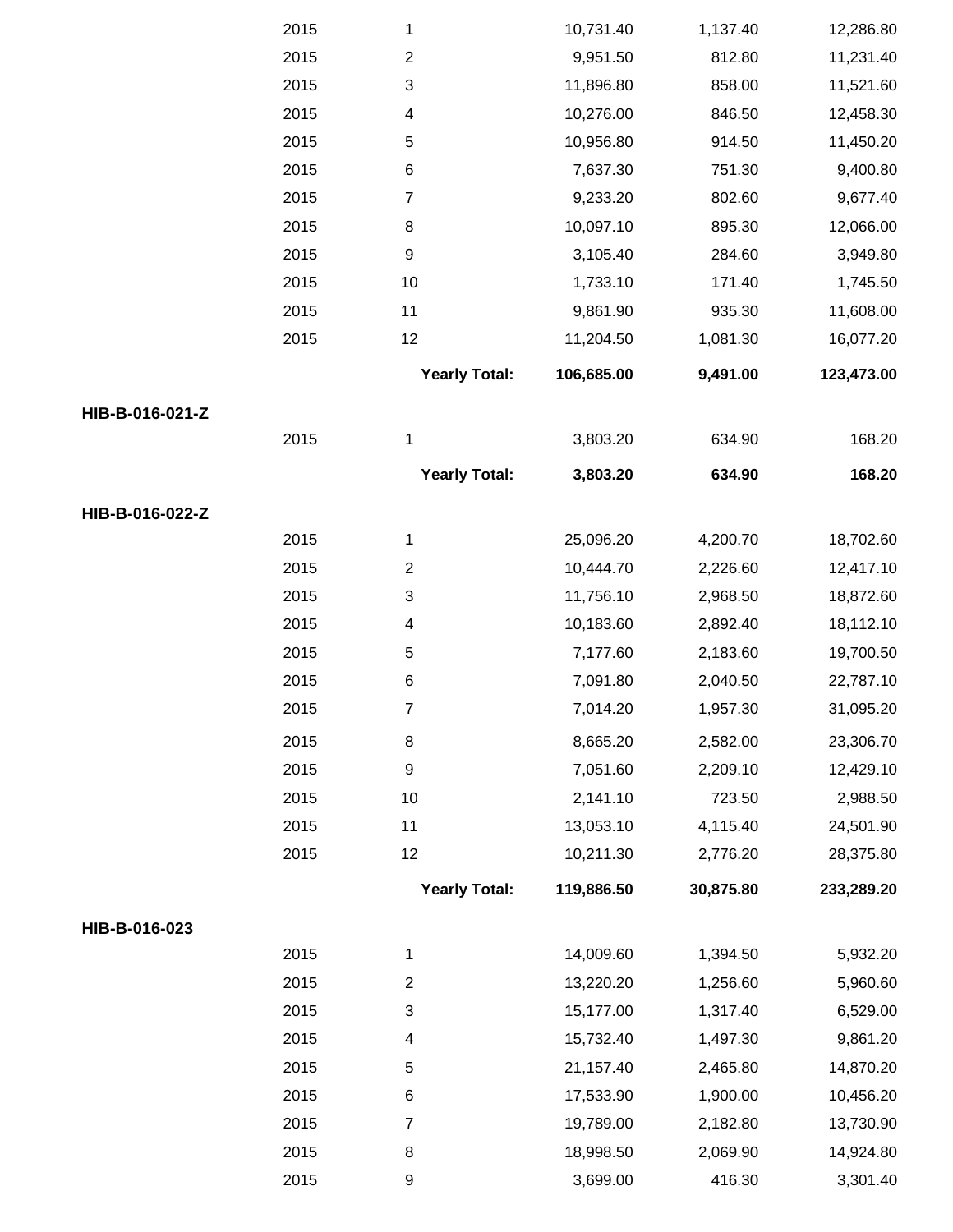|                 | 2015 | 10                   | 5,217.70   | 633.40    | 3,687.60   |
|-----------------|------|----------------------|------------|-----------|------------|
|                 | 2015 | 11                   | 15,647.50  | 1,899.70  | 14,900.60  |
|                 | 2015 | 12                   | 14,842.40  | 1,791.00  | 16,310.30  |
|                 |      | <b>Yearly Total:</b> | 175,024.60 | 18,824.70 | 120,465.00 |
| HIB-B-016-024   |      |                      |            |           |            |
|                 | 2015 | 1                    | 457.40     | 87.40     | 7,968.20   |
|                 | 2015 | $\overline{c}$       | 0.00       | 0.00      | 0.00       |
|                 | 2015 | 3                    | 0.00       | 0.00      | 0.00       |
|                 | 2015 | 4                    | 0.00       | 0.00      | 0.00       |
|                 | 2015 | 5                    | 0.00       | 0.00      | 0.00       |
|                 | 2015 | $\,6$                | 0.00       | 0.00      | 0.00       |
|                 | 2015 | 7                    | 0.00       | 0.00      | 0.00       |
|                 | 2015 | 8                    | 0.00       | 0.00      | 0.00       |
|                 | 2015 | 9                    | 0.00       | 0.00      | 0.00       |
|                 | 2015 | 10                   | 0.00       | 0.00      | 0.00       |
|                 | 2015 | 11                   | 0.00       | 0.00      | 0.00       |
|                 | 2015 | 12                   | 0.00       | 0.00      | 0.00       |
|                 |      | <b>Yearly Total:</b> | 457.40     | 87.40     | 7,968.20   |
| HIB-B-016-028-Z |      |                      |            |           |            |
|                 | 2015 | 1                    | 8,116.50   | 2,833.10  | 2.00       |
|                 | 2015 | $\overline{2}$       | 16,408.80  | 3,938.70  | 10.00      |
|                 | 2015 | 3                    | 14,398.30  | 7,420.00  | 10.40      |
|                 | 2015 | 4                    | 12,334.70  | 6,811.30  | 11.40      |
|                 | 2015 | 5                    | 11,553.20  | 7,693.60  | 13.30      |
|                 | 2015 | 6                    | 10,664.20  | 8,252.20  | 33.10      |
|                 | 2015 | $\overline{7}$       | 9,627.50   | 8,199.10  | 16.50      |
|                 | 2015 | 8                    | 8,338.90   | 7,691.30  | 14.20      |
|                 | 2015 | $\boldsymbol{9}$     | 4,023.20   | 3,861.20  | 7.10       |
|                 | 2015 | 10                   | 2,386.00   | 2,469.90  | 3.30       |
|                 | 2015 | 11                   | 9,039.20   | 11,261.10 | 25.20      |
|                 | 2015 | 12                   | 10,185.30  | 13,114.80 | 47.10      |
|                 |      | <b>Yearly Total:</b> | 117,075.80 | 83,546.30 | 193.60     |
| HIB-B-016-029   |      |                      |            |           |            |
|                 | 2015 | $\mathbf{1}$         | 53,078.00  | 57,495.20 | 396.40     |
|                 | 2015 | $\overline{2}$       | 35,017.20  | 38,178.70 | 214.50     |
|                 | 2015 | 3                    | 27,575.00  | 29,745.40 | 169.70     |
|                 | 2015 | 4                    | 36,331.80  | 41,270.00 | 233.10     |
|                 | 2015 | 5                    | 17,110.50  | 19,859.70 | 110.80     |
|                 | 2015 | 6                    | 38,317.70  | 40,787.20 | 361.50     |
|                 | 2015 | $\overline{7}$       | 38,794.00  | 42,597.90 | 310.50     |
|                 | 2015 | 8                    | 31,841.20  | 35,471.00 | 243.00     |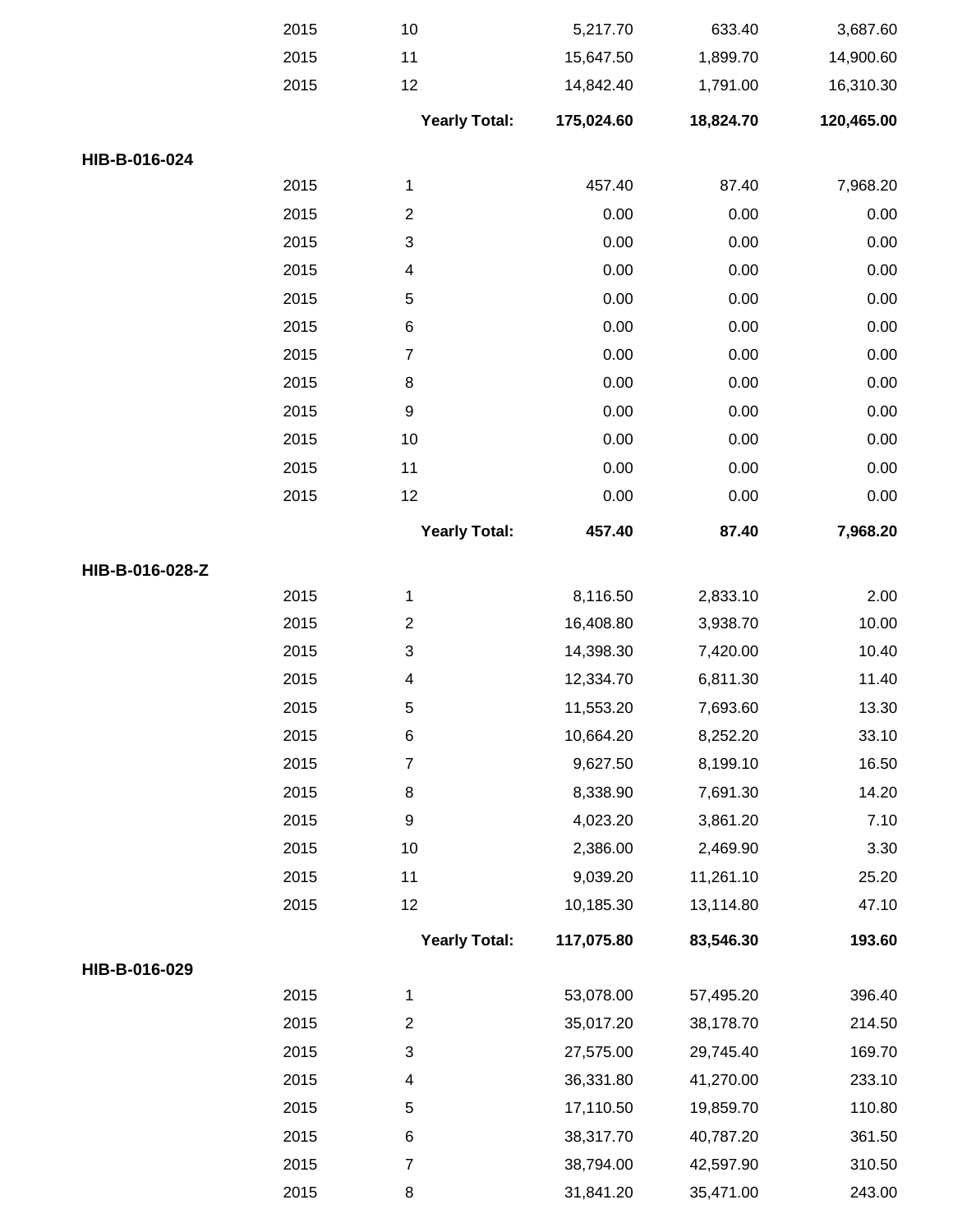|                 | 2015 | $\boldsymbol{9}$        | 15,054.20  | 17,210.50  | 121.00    |
|-----------------|------|-------------------------|------------|------------|-----------|
|                 | 2015 | 10                      | 1,013.30   | 1,249.50   | 6.50      |
|                 | 2015 | 11                      | 27,034.90  | 30,590.40  | 210.10    |
|                 | 2015 | 12                      | 20,522.50  | 19,912.50  | 154.20    |
|                 |      | <b>Yearly Total:</b>    | 341,690.30 | 374,368.00 | 2,531.30  |
| HIB-B-016-032-Y |      |                         |            |            |           |
|                 | 2015 | $\mathbf{1}$            | 0.00       | 0.00       | 0.00      |
|                 | 2015 | $\overline{\mathbf{c}}$ | 0.00       | 0.00       | 0.00      |
|                 | 2015 | 3                       | 0.00       | 0.00       | 0.00      |
|                 | 2015 | 4                       | 0.00       | 0.00       | 0.00      |
|                 | 2015 | 5                       | 0.00       | 0.00       | 0.00      |
|                 | 2015 | 6                       | 0.00       | 0.00       | 0.00      |
|                 | 2015 | $\overline{7}$          | 0.00       | 0.00       | 0.00      |
|                 | 2015 | 8                       | 0.00       | 0.00       | 0.00      |
|                 | 2015 | $\boldsymbol{9}$        | 0.00       | 0.00       | 0.00      |
|                 | 2015 | 10                      | 0.00       | 0.00       | 0.00      |
|                 | 2015 | 11                      | 0.00       | 0.00       | 0.00      |
|                 | 2015 | 12                      | 16,688.40  | 1,818.10   | 324.40    |
|                 |      | <b>Yearly Total:</b>    | 16,688.40  | 1,818.10   | 324.40    |
| HIB-B-016-033   |      |                         |            |            |           |
|                 | 2015 | $\mathbf{1}$            | 0.00       | 0.00       | 0.00      |
|                 | 2015 | $\overline{\mathbf{c}}$ | 0.00       | 0.00       | 0.00      |
|                 | 2015 | 3                       | 0.00       | 0.00       | 0.00      |
|                 |      |                         |            |            |           |
|                 | 2015 | 4                       | 3,264.30   | 859.50     | 17,531.80 |
|                 | 2015 | 5                       | 0.00       | 0.00       | 0.00      |
|                 | 2015 | $\,6$                   | 0.00       | 0.00       | 0.00      |
|                 | 2015 | $\overline{\mathbf{7}}$ | 0.00       | 0.00       | 0.00      |
|                 | 2015 | $\bf 8$                 | 0.00       | 0.00       | 0.00      |
|                 | 2015 | $\boldsymbol{9}$        | 0.00       | 0.00       | 0.00      |
|                 | 2015 | 10                      | 0.00       | 0.00       | 0.00      |
|                 | 2015 | 11                      | 5,014.30   | 2,280.10   | 36,916.50 |
|                 | 2015 | 12                      | 5,061.50   | 1,862.60   | 43,730.70 |
|                 |      | <b>Yearly Total:</b>    | 13,340.10  | 5,002.20   | 98,179.00 |

## **HIB-B-016-034-Y**

| <b>Well Name</b> | <u>Year</u> | <b>Month</b> | Oil(m <sup>3</sup> ) | Gas $(103m3)$ | Water (m3) |
|------------------|-------------|--------------|----------------------|---------------|------------|
|                  | 2015        |              | 6,848.80             | 8,720.50      | 1.10       |
|                  | 2015        | 2            | 3,817.50             | 4,551.10      | 0.40       |
|                  | 2015        | 3            | 4,566.20             | 5,798.80      | 0.50       |
|                  | 2015        | 4            | 4,974.80             | 7,206.90      | 1.90       |
|                  | 2015        | 5            | 599.80               | 1,178.20      | 0.90       |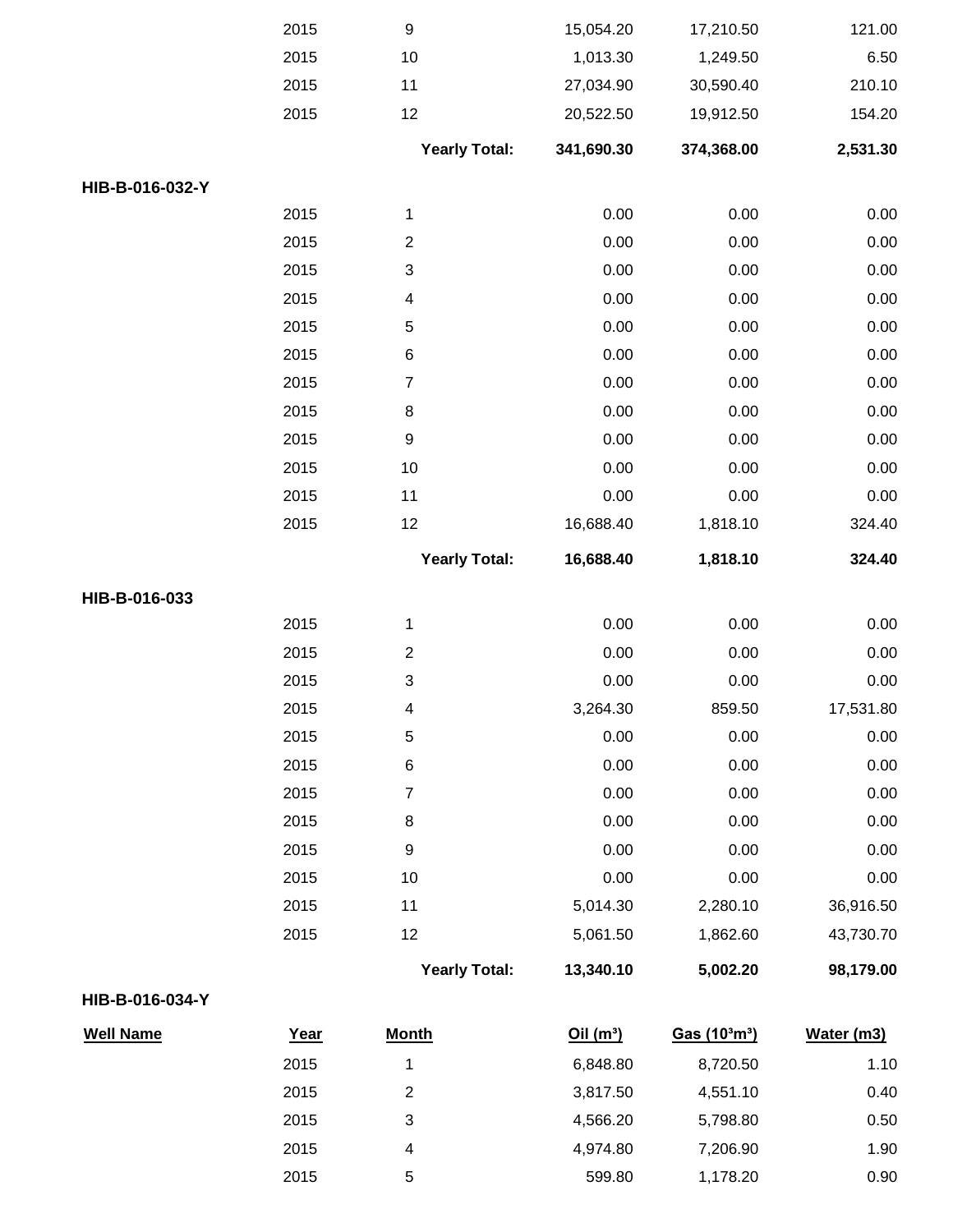|               | 2015 | $\,6$                | 0.00       | 0.00       | 0.00   |
|---------------|------|----------------------|------------|------------|--------|
|               | 2015 | $\overline{7}$       | 3,297.50   | 5,183.70   | 4.30   |
|               | 2015 | $\bf 8$              | 0.00       | 0.00       | 0.00   |
|               | 2015 | $\boldsymbol{9}$     | 0.00       | 0.00       | 0.00   |
|               | 2015 | 10                   | 0.00       | 0.00       | 0.00   |
|               | 2015 | 11                   | 2,401.50   | 3,873.60   | 2.90   |
|               | 2015 | 12                   | 2,153.60   | 3,335.90   | 2.80   |
|               |      | <b>Yearly Total:</b> | 28,659.70  | 39,848.70  | 14.80  |
| HIB-B-016-036 |      |                      |            |            |        |
|               | 2015 | 1                    | 32,812.60  | 31,306.60  | 45.90  |
|               | 2015 | $\overline{2}$       | 31,674.00  | 32,407.20  | 82.60  |
|               | 2015 | 3                    | 33,964.60  | 35,885.00  | 73.20  |
|               | 2015 | 4                    | 27,840.10  | 31,164.40  | 68.00  |
|               | 2015 | 5                    | 6,114.30   | 7,055.70   | 16.80  |
|               | 2015 | 6                    | 24,604.80  | 26,776.50  | 68.10  |
|               | 2015 | $\overline{7}$       | 25,987.40  | 29,935.30  | 36.60  |
|               | 2015 | $\bf 8$              | 23,292.90  | 28,707.10  | 76.40  |
|               | 2015 | $\boldsymbol{9}$     | 11,128.40  | 14,187.50  | 42.40  |
|               | 2015 | 10                   | 0.00       | 0.00       | 0.00   |
|               | 2015 | 11                   | 0.00       | 0.00       | 0.00   |
|               | 2015 | 12                   | 0.00       | 0.00       | 0.00   |
|               |      | <b>Yearly Total:</b> | 217,419.10 | 237,425.30 | 510.00 |
| HIB-B-016-040 |      |                      |            |            |        |
|               | 2015 | 1                    | 5,421.70   | 4,152.80   | 6.40   |
|               | 2015 | $\overline{2}$       | 4,883.80   | 3,767.10   | 12.60  |
|               | 2015 | 3                    | 3,839.80   | 3,136.10   | 9.50   |
|               | 2015 | 4                    | 5,669.90   | 4,688.20   | 20.50  |
|               | 2015 | 5                    | 5,401.50   | 4,926.10   | 14.40  |
|               | 2015 | 6                    | 10,382.20  | 9,240.10   | 44.70  |
|               | 2015 | $\overline{7}$       | 7,559.00   | 6,817.70   | 6.90   |
|               | 2015 | 8                    | 8,034.80   | 6,951.60   | 17.40  |
|               | 2015 | $\boldsymbol{9}$     | 3,922.50   | 3,480.30   | 9.60   |
|               | 2015 | 10                   | 683.90     | 654.50     | 1.30   |
|               | 2015 | 11                   | 0.00       | 0.00       | 0.00   |
|               | 2015 | 12                   | 7,040.30   | 5,724.50   | 18.50  |
|               |      | <b>Yearly Total:</b> | 62,839.40  | 53,539.00  | 161.80 |
| HIB-B-016-041 |      |                      |            |            |        |
|               | 2015 | $\mathbf{1}$         | 3,185.80   | 1,070.70   | 26.10  |
|               | 2015 | $\overline{c}$       | 1,106.60   | 289.00     | 5.70   |
|               | 2015 | 3                    | 6,169.10   | 1,460.70   | 22.00  |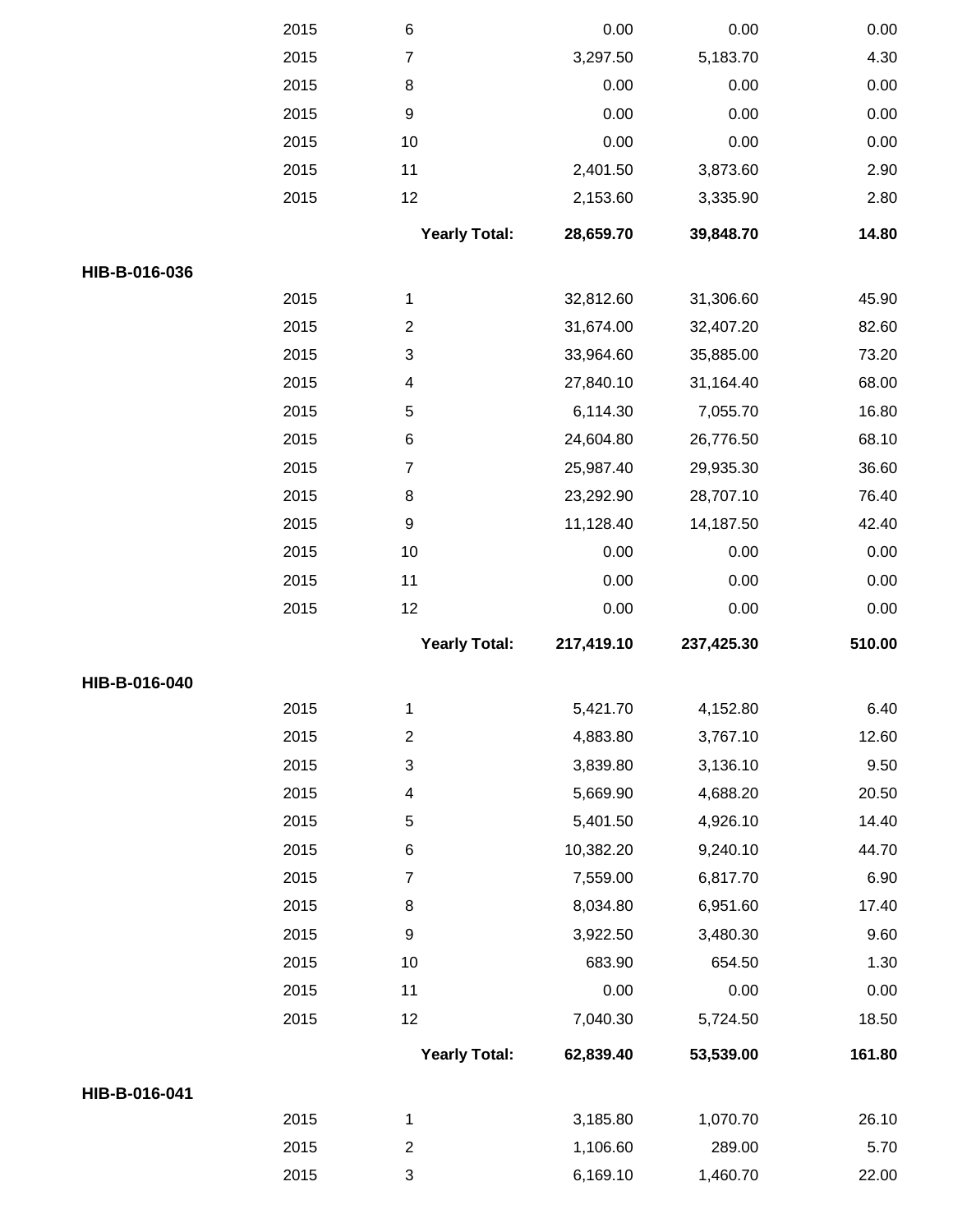|                 | 2015 | 4                       | 6,139.00   | 1,602.60  | 3.90       |
|-----------------|------|-------------------------|------------|-----------|------------|
|                 | 2015 | 5                       | 3,631.70   | 1,141.10  | 15.00      |
|                 | 2015 | $\,6$                   | 2,699.40   | 664.10    | 12.40      |
|                 | 2015 | $\overline{7}$          | 5,671.00   | 1,581.10  | 1.90       |
|                 | 2015 | 8                       | 7,235.60   | 1,937.30  | 31.50      |
|                 | 2015 | $\boldsymbol{9}$        | 1,232.90   | 338.00    | 6.40       |
|                 | 2015 | 10                      | 748.00     | 221.20    | 3.10       |
|                 | 2015 | 11                      | 300.20     | 86.10     | 1.40       |
|                 | 2015 | 12                      | 0.00       | 0.00      | 0.00       |
|                 |      | <b>Yearly Total:</b>    | 38,119.30  | 10,391.90 | 129.40     |
| HIB-B-016-043   |      |                         |            |           |            |
|                 | 2015 | 1                       | 8,283.40   | 4,050.00  | 38,981.70  |
|                 | 2015 | $\boldsymbol{2}$        | 6,643.80   | 4,264.10  | 42,306.00  |
|                 | 2015 | 3                       | 1,909.80   | 1,296.20  | 17,378.20  |
|                 | 2015 | 4                       | 1,886.90   | 764.50    | 19,253.30  |
|                 | 2015 | $\,$ 5 $\,$             | 20,899.10  | 5,155.40  | 5,704.20   |
|                 | 2015 | $\,6$                   | 22,445.00  | 6,043.40  | 14,080.20  |
|                 | 2015 | $\overline{7}$          | 14,183.90  | 4,230.10  | 23,059.20  |
|                 | 2015 | 8                       | 15,775.40  | 4,377.00  | 22,160.40  |
|                 | 2015 | $\boldsymbol{9}$        | 7,768.00   | 2,191.20  | 11,014.50  |
|                 | 2015 | 10                      | 0.00       | 0.00      | 0.00       |
|                 | 2015 | 11                      | 11,540.80  | 3,394.40  | 16,876.40  |
|                 | 2015 | 12                      | 17,406.40  | 5,005.80  | 24,225.40  |
|                 |      | <b>Yearly Total:</b>    | 128,742.50 | 40,772.10 | 235,039.50 |
| HIB-B-016-045-Z |      |                         |            |           |            |
|                 | 2015 | 1                       | 9,331.20   | 3,376.80  | 15,948.70  |
|                 | 2015 | $\overline{\mathbf{c}}$ | 13,007.10  | 3,083.10  | 9,186.20   |
|                 | 2015 | 3                       | 14,233.90  | 3,295.50  | 10,119.40  |
|                 | 2015 | 4                       | 11,780.70  | 3,244.70  | 10,270.50  |
|                 | 2015 | 5                       | 16,326.70  | 4,924.20  | 15,471.70  |
|                 | 2015 | 6                       | 21,323.70  | 6,048.60  | 18,900.50  |
|                 | 2015 | $\overline{7}$          | 20,222.10  | 5,622.10  | 17,823.60  |
|                 | 2015 | 8                       | 19,288.00  | 5,081.20  | 17,687.50  |
|                 | 2015 | $\boldsymbol{9}$        | 8,510.90   | 2,291.60  | 8,276.40   |
|                 | 2015 | 10                      | 0.00       | 0.00      | 0.00       |
|                 | 2015 | 11                      | 17,593.10  | 4,967.60  | 17,225.00  |
|                 | 2015 | 12                      | 17,681.00  | 4,553.60  | 20,976.00  |
|                 |      | <b>Yearly Total:</b>    | 169,298.40 | 46,489.00 | 161,885.50 |
| HIB-B-016-046   |      |                         |            |           |            |
|                 | 2015 | 1                       | 70,806.80  | 13,524.20 | 52,531.90  |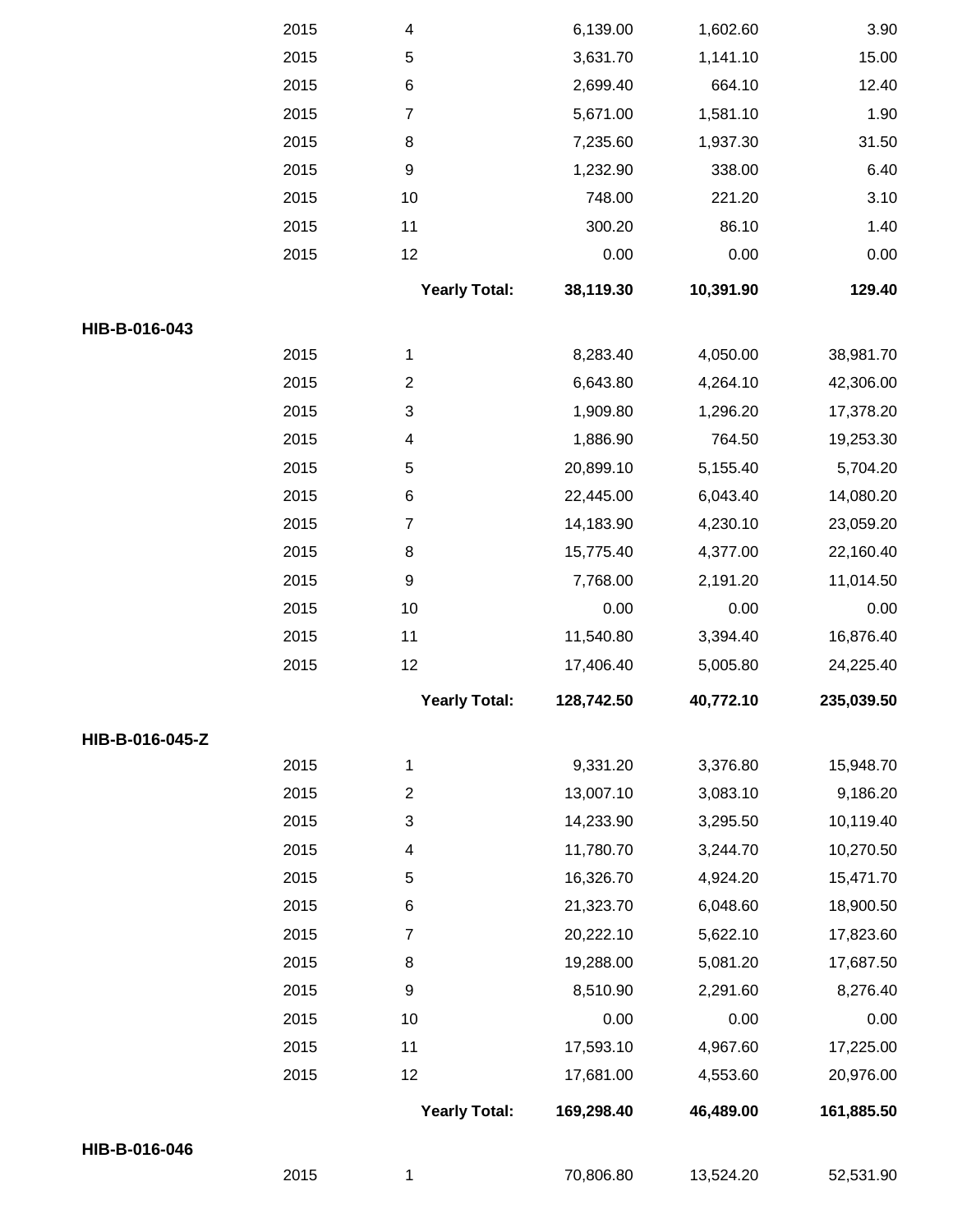|                 | 2015 | $\overline{c}$            | 63,291.80  | 7,891.90  | 41,118.20  |
|-----------------|------|---------------------------|------------|-----------|------------|
|                 | 2015 | $\ensuremath{\mathsf{3}}$ | 78,894.40  | 10,325.10 | 65,567.00  |
|                 | 2015 | 4                         | 67,082.20  | 8,122.10  | 63,771.80  |
|                 | 2015 | 5                         | 47,742.50  | 6,962.30  | 74,434.70  |
|                 | 2015 | 6                         | 35,753.10  | 5,425.50  | 70,404.80  |
|                 | 2015 | $\overline{7}$            | 22,336.70  | 3,006.50  | 48,360.30  |
|                 | 2015 | 8                         | 28,223.00  | 4,906.40  | 74,820.10  |
|                 | 2015 | 9                         | 13,888.10  | 2,479.70  | 38,564.70  |
|                 | 2015 | 10                        | 0.00       | 0.00      | 0.00       |
|                 | 2015 | 11                        | 16,103.10  | 2,747.80  | 33,577.40  |
|                 | 2015 | 12                        | 21,372.00  | 2,933.90  | 37,539.70  |
|                 |      | <b>Yearly Total:</b>      | 465,493.70 | 68,325.40 | 600,690.60 |
| HIB-B-016-048-Y |      |                           |            |           |            |
|                 | 2015 | 1                         | 24,779.20  | 1,886.60  | 5.60       |
|                 | 2015 | $\mathbf{2}$              | 22,482.50  | 1,493.60  | 2.80       |
|                 | 2015 | $\ensuremath{\mathsf{3}}$ | 24,927.10  | 1,639.90  | 5.90       |
|                 | 2015 | $\overline{4}$            | 23,572.10  | 1,636.20  | 69.00      |
|                 | 2015 | 5                         | 13,372.60  | 1,052.90  | 3.40       |
|                 | 2015 | 6                         | 19,503.30  | 1,474.00  | 4.50       |
|                 | 2015 | $\boldsymbol{7}$          | 23,445.40  | 1,770.80  | 92.80      |
|                 | 2015 | 8                         | 22,687.20  | 1,628.20  | 4.50       |
|                 | 2015 | 9                         | 7,614.80   | 563.60    | 33.50      |
|                 | 2015 | 10                        | 0.00       | 0.00      | 0.00       |
|                 | 2015 | 11                        | 19,385.80  | 1,502.30  | 26.70      |
|                 | 2015 | 12                        | 23,117.70  | 1,738.50  | 10.20      |
|                 |      | <b>Yearly Total:</b>      | 224,887.70 | 16,386.60 | 258.90     |
| HIB-B-016-049-Z |      |                           |            |           |            |
|                 | 2015 | 1                         | 0.00       | 0.00      | 0.00       |
|                 | 2015 | $\overline{2}$            | 0.00       | 0.00      | 0.00       |
|                 | 2015 | $\ensuremath{\mathsf{3}}$ | 0.00       | 0.00      | 0.00       |
|                 | 2015 | $\overline{4}$            | 930.20     | 144.30    | 9.20       |
|                 | 2015 | 5                         | 0.00       | 0.00      | 0.00       |
|                 | 2015 | 6                         | 0.00       | 0.00      | 0.00       |
|                 | 2015 | $\overline{7}$            | 0.00       | 0.00      | 0.00       |
|                 | 2015 | 8                         | 0.00       | 0.00      | 0.00       |
|                 | 2015 | 9                         | 0.00       | 0.00      | 0.00       |
|                 | 2015 | 10                        | 0.00       | 0.00      | 0.00       |
|                 | 2015 | 11                        | 0.00       | 0.00      | 0.00       |
|                 | 2015 | 12                        | 0.00       | 0.00      | 0.00       |
|                 |      | <b>Yearly Total:</b>      | 930.20     | 144.30    | 9.20       |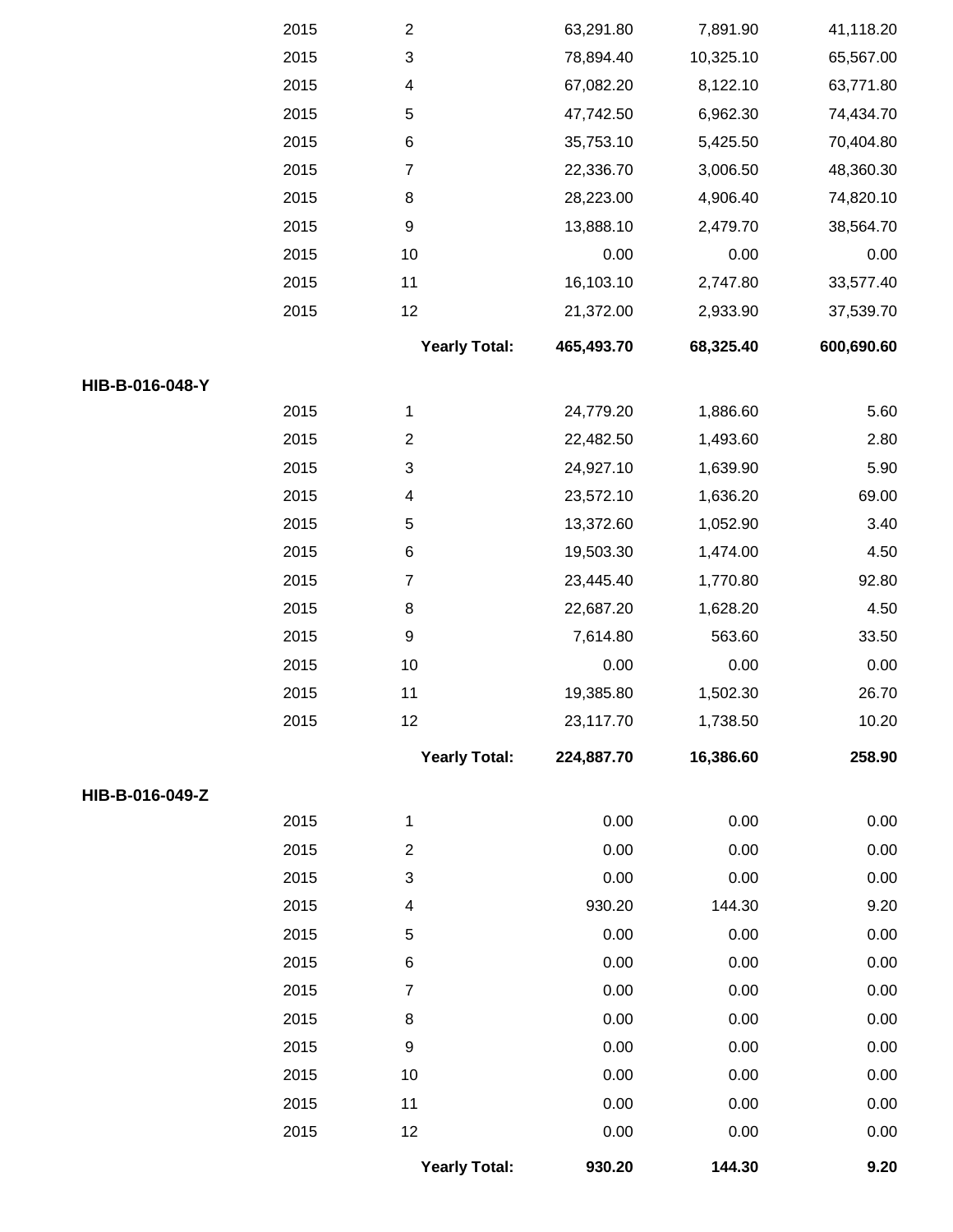|                 | 2015 | 1                         | 5,513.00   | 610.20     | 0.40       |
|-----------------|------|---------------------------|------------|------------|------------|
|                 | 2015 | $\sqrt{2}$                | 4,502.70   | 491.80     | 3.00       |
|                 | 2015 | 3                         | 0.00       | 0.00       | 0.00       |
|                 | 2015 | $\overline{\mathcal{A}}$  | 4,369.60   | 549.90     | 89.60      |
|                 | 2015 | $\,$ 5 $\,$               | 4,449.90   | 597.40     | 109.00     |
|                 | 2015 | $\,6$                     | 6,260.20   | 837.80     | 13.10      |
|                 | 2015 | $\overline{\mathbf{7}}$   | 7,239.80   | 984.90     | 5.10       |
|                 | 2015 | 8                         | 7,375.40   | 911.40     | 0.80       |
|                 | 2015 | $\boldsymbol{9}$          | 3,737.80   | 473.20     | 0.30       |
|                 | 2015 | $10$                      | 2,411.90   | 329.40     | 0.20       |
|                 | 2015 | 11                        | 13,229.00  | 2,242.70   | 11.30      |
|                 | 2015 | 12                        | 11,003.40  | 1,716.40   | 25.10      |
|                 |      | <b>Yearly Total:</b>      | 70,092.70  | 9,745.10   | 257.90     |
| HIB-B-016-056   |      |                           |            |            |            |
|                 | 2015 | 1                         | 80,604.60  | 34,583.20  | 1,442.10   |
|                 | 2015 | $\boldsymbol{2}$          | 61,312.40  | 42,545.40  | 2,069.50   |
|                 | 2015 | 3                         | 59,830.00  | 41,261.10  | 2,313.60   |
|                 | 2015 | $\overline{\mathcal{A}}$  | 50,205.30  | 39,501.90  | 1,829.00   |
|                 | 2015 | $\mathbf 5$               | 43,516.30  | 36,561.00  | 1,739.90   |
|                 | 2015 | $\,6$                     | 47,072.40  | 37,942.40  | 1,409.90   |
|                 | 2015 | 7                         | 54,445.30  | 43,655.40  | 1,568.80   |
|                 | 2015 | $\,8\,$                   | 55,864.40  | 45,861.70  | 1,605.60   |
|                 | 2015 | $\boldsymbol{9}$          | 27,095.90  | 22,954.80  | 813.80     |
|                 | 2015 | 10                        | 0.00       | 0.00       | 0.00       |
|                 | 2015 | 11                        | 41,598.00  | 36,196.20  | 963.80     |
|                 | 2015 | 12                        | 64,690.80  | 53,266.00  | 1,268.30   |
|                 |      | <b>Yearly Total:</b>      | 586,235.40 | 434,329.10 | 17,024.30  |
| HIB-B-016-057-X |      |                           |            |            |            |
|                 | 2015 | 1                         | 33,445.60  | 8,050.80   | 99,342.20  |
|                 | 2015 | $\mathbf{2}$              | 16,851.50  | 3,371.20   | 83,529.80  |
|                 | 2015 | $\ensuremath{\mathsf{3}}$ | 28,013.60  | 5,776.10   | 108,311.50 |
|                 | 2015 | 4                         | 20,841.90  | 4,625.90   | 135,582.70 |
|                 | 2015 | $\,$ 5 $\,$               | 34,837.20  | 8,307.80   | 124,764.30 |
|                 | 2015 | $\,6$                     | 23,363.70  | 5,036.50   | 99,104.50  |
|                 | 2015 | $\boldsymbol{7}$          | 19,581.90  | 3,846.60   | 131,667.00 |
|                 | 2015 | 8                         | 21,630.60  | 5,175.70   | 137,974.30 |
|                 | 2015 | $\boldsymbol{9}$          | 11,261.00  | 2,936.60   | 72,862.60  |
|                 | 2015 | 10                        | 5,725.60   | 1,610.40   | 29,335.70  |
|                 | 2015 | 11                        | 25,692.70  | 6,252.20   | 117,123.30 |
|                 | 2015 | 12                        | 24,054.90  | 4,937.50   | 118,747.40 |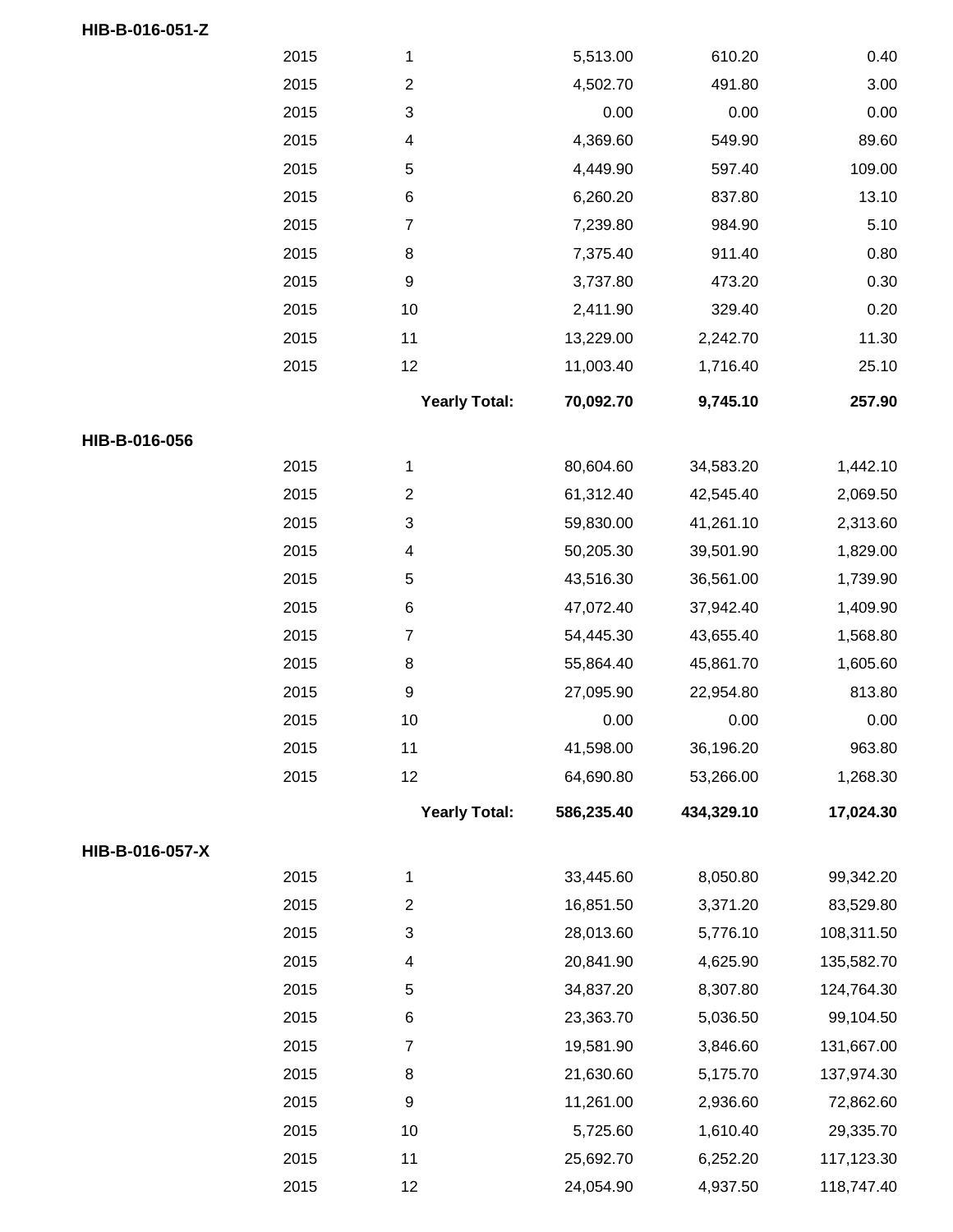|                 |      | <b>Yearly Total:</b> | 265,300.20 | 59,927.30 | 1,258,345.30 |
|-----------------|------|----------------------|------------|-----------|--------------|
| HIB-B-016-058-Z |      |                      |            |           |              |
|                 | 2015 | $\mathbf{1}$         | 10,719.20  | 940.10    | 34,392.80    |
|                 | 2015 | $\overline{c}$       | 10,192.10  | 997.50    | 32,868.10    |
|                 | 2015 | $\sqrt{3}$           | 8,846.80   | 976.50    | 31,557.70    |
|                 | 2015 | 4                    | 7,991.50   | 911.50    | 26,829.30    |
|                 | 2015 | 5                    | 7,824.00   | 941.20    | 31,431.70    |
|                 | 2015 | $\,6$                | 7,781.60   | 890.60    | 28,030.30    |
|                 | 2015 | $\overline{7}$       | 8,458.50   | 956.10    | 28,168.30    |
|                 | 2015 | 8                    | 8,177.10   | 903.50    | 26,951.20    |
|                 | 2015 | $\boldsymbol{9}$     | 2,024.40   | 229.70    | 6,988.90     |
|                 | 2015 | 10                   | 1,811.90   | 221.80    | 4,953.40     |
|                 | 2015 | 11                   | 10,052.40  | 1,245.40  | 16,526.80    |
|                 | 2015 | 12                   | 11,081.30  | 1,296.70  | 22,103.40    |
|                 |      | <b>Yearly Total:</b> | 94,960.80  | 10,510.60 | 290,801.90   |
| HIB-B-016-059   |      |                      |            |           |              |
|                 | 2015 | $\mathbf{1}$         | 16,540.80  | 2,188.90  | 4.90         |
|                 | 2015 | $\overline{c}$       | 12,029.50  | 1,090.90  | 390.50       |
|                 | 2015 | $\sqrt{3}$           | 13,786.10  | 2,179.60  | 59.80        |
|                 | 2015 | 4                    | 13,026.00  | 2,408.00  | 9.30         |
|                 | 2015 | $\mathbf 5$          | 12,634.00  | 2,247.40  | 16.30        |
|                 | 2015 | $\,6$                | 12,511.70  | 2,103.60  | 6.30         |
|                 | 2015 | $\boldsymbol{7}$     | 12,879.50  | 1,183.70  | 3.50         |
|                 | 2015 | 8                    | 13,302.70  | 2,005.40  | 2.20         |
|                 | 2015 | $\boldsymbol{9}$     | 6,766.80   | 1,150.10  | 1.00         |
|                 | 2015 | 10                   | 4,037.30   | 740.10    | 0.40         |
|                 | 2015 | 11                   | 7,848.10   | 1,299.70  | 14.00        |
|                 | 2015 | 12                   | 14,512.20  | 2,224.30  | 127.60       |
|                 |      | <b>Yearly Total:</b> | 139,874.70 | 20,821.70 | 635.80       |
| HIB-B-016-063   |      |                      |            |           |              |
|                 | 2015 | 1                    | 11,321.30  | 3,672.10  | 62,814.00    |
|                 | 2015 | $\overline{c}$       | 10,256.50  | 3,343.70  | 56,662.10    |
|                 | 2015 | 3                    | 9,104.70   | 4,147.60  | 63,042.70    |
|                 | 2015 | 4                    | 6,352.90   | 3,364.40  | 47,389.80    |
|                 | 2015 | 5                    | 9,894.60   | 5,996.20  | 82,471.60    |
|                 | 2015 | $\,6$                | 7,907.70   | 5,763.90  | 88,002.10    |
|                 | 2015 | $\overline{7}$       | 9,061.00   | 5,699.60  | 89,214.20    |
|                 | 2015 | 8                    | 10,700.80  | 5,918.70  | 85,283.20    |
|                 | 2015 | $\boldsymbol{9}$     | 4,772.30   | 2,663.90  | 37,888.10    |
|                 | 2015 | 10                   | 0.00       | 0.00      | 0.00         |
|                 | 2015 | 11                   | 5,416.30   | 4,449.40  | 43,830.40    |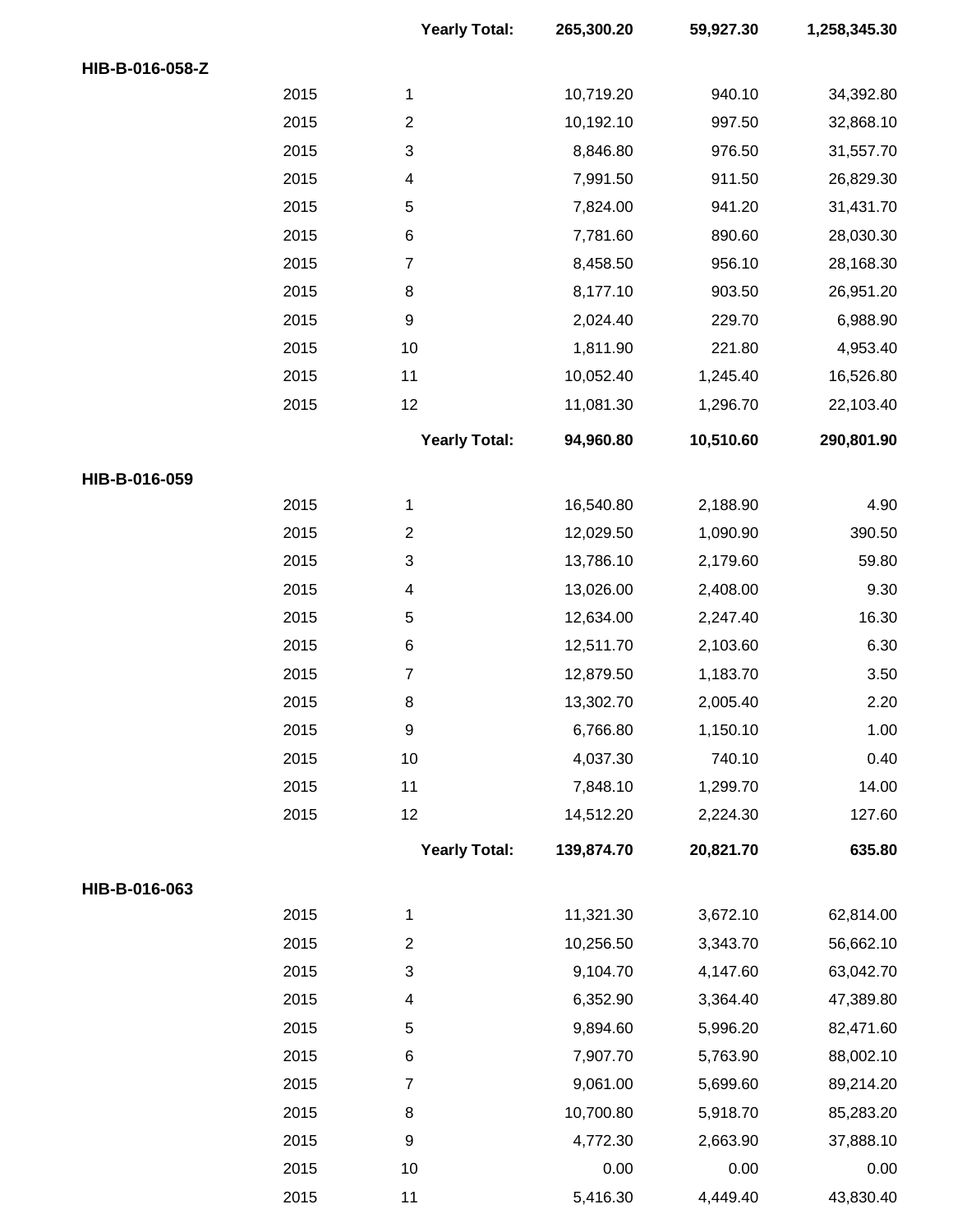|                  | 2015 | 12                        | 4,048.50  | 3,457.60  | 55,591.80  |
|------------------|------|---------------------------|-----------|-----------|------------|
|                  |      | <b>Yearly Total:</b>      | 88,836.60 | 48,477.10 | 712,190.00 |
| HIBS-B-016-038   |      |                           |           |           |            |
|                  | 2015 | $\mathbf{1}$              | 0.00      | 0.00      | 0.00       |
|                  | 2015 | $\boldsymbol{2}$          | 0.00      | 0.00      | 0.00       |
|                  | 2015 | $\ensuremath{\mathsf{3}}$ | 5,929.50  | 1,163.60  | 21.20      |
|                  | 2015 | $\overline{\mathcal{A}}$  | 0.00      | 0.00      | 0.00       |
|                  | 2015 | $\mathbf 5$               | 0.00      | 0.00      | 0.00       |
|                  | 2015 | $\,6$                     | 0.00      | 0.00      | 0.00       |
|                  | 2015 | $\boldsymbol{7}$          | 5,944.10  | 1,377.30  | 8.20       |
|                  | 2015 | 8                         | 288.00    | 64.70     | 0.40       |
|                  | 2015 | $\boldsymbol{9}$          | 0.00      | 0.00      | 0.00       |
|                  | 2015 | 10                        | 0.00      | 0.00      | 0.00       |
|                  | 2015 | 11                        | 0.00      | 0.00      | 0.00       |
|                  | 2015 | 12                        | 0.00      | 0.00      | $0.00\,$   |
|                  |      | <b>Yearly Total:</b>      | 12,161.60 | 2,605.60  | 29.80      |
| HIBS-B-016-042-Z |      |                           |           |           |            |
|                  | 2015 | $\mathbf{1}$              | 9,375.80  | 1,766.10  | 2.20       |
|                  | 2015 | $\boldsymbol{2}$          | 17,348.00 | 2,510.80  | 6.80       |
|                  | 2015 | $\ensuremath{\mathsf{3}}$ | 0.00      | 0.00      | 0.00       |
|                  | 2015 | 4                         | 0.00      | 0.00      | 0.00       |
|                  | 2015 | $\mathbf 5$               | 0.00      | 0.00      | 0.00       |
|                  | 2015 | $\,6$                     | 0.00      | 0.00      | 0.00       |
|                  | 2015 | $\overline{7}$            | 0.00      | 0.00      | 0.00       |
|                  | 2015 | 8                         | 0.00      | 0.00      | 0.00       |
|                  | 2015 | $\boldsymbol{9}$          | 0.00      | 0.00      | 0.00       |
|                  | 2015 | 10                        | 0.00      | 0.00      | 0.00       |
|                  | 2015 | 11                        | 0.00      | 0.00      | 0.00       |
|                  | 2015 | 12                        | 0.00      | 0.00      | 0.00       |
|                  |      | <b>Yearly Total:</b>      | 26,723.80 | 4,276.90  | 9.00       |
| HIBS-B-016-047-Z |      |                           |           |           |            |
|                  | 2015 | $\mathbf{1}$              | 0.00      | 0.00      | 0.00       |
|                  | 2015 | $\boldsymbol{2}$          | 0.00      | 0.00      | 0.00       |
|                  | 2015 | $\ensuremath{\mathsf{3}}$ | 0.00      | 0.00      | 0.00       |
|                  | 2015 | $\overline{\mathcal{A}}$  | 0.00      | 0.00      | 0.00       |
|                  | 2015 | $\mathbf 5$               | 0.00      | 0.00      | 0.00       |
|                  | 2015 | $\,6$                     | 0.00      | 0.00      | 0.00       |
|                  | 2015 | $\boldsymbol{7}$          | 0.00      | 0.00      | 0.00       |
|                  | 2015 | 8                         | 0.00      | 0.00      | 0.00       |
|                  | 2015 | $\boldsymbol{9}$          | 19,966.80 | 3,436.90  | 31.50      |